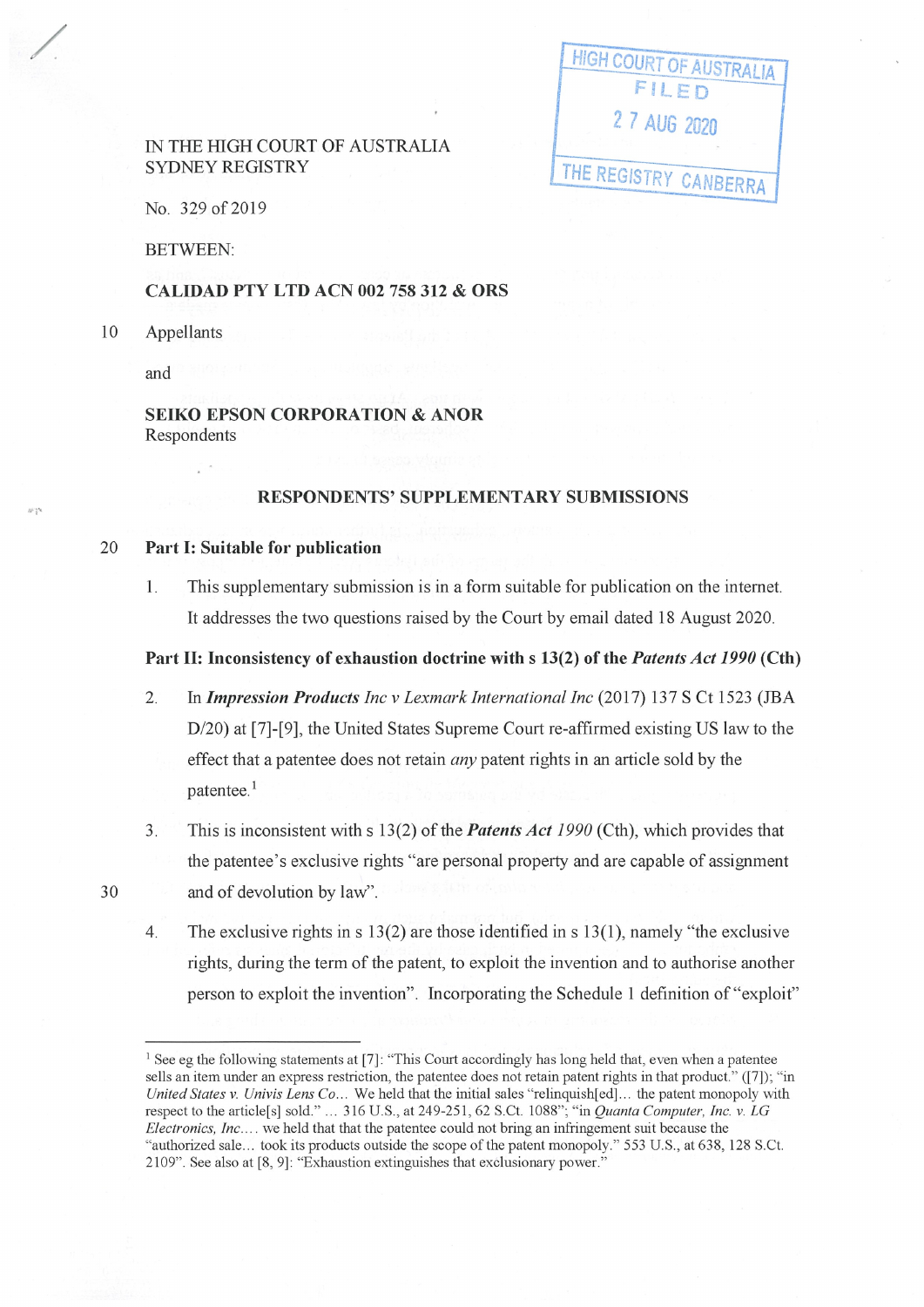into s 13(1), the effect of s 13(2) where the invention is a product is, relevantly, that the rights to make, use and vend the invention and to authorise others to do so are exclusive to the patentee and personal property capable of assignment and of devolution by law.

- 5. Rights of personal property do not evaporate or cease to exist or "exhaust", and as such are capable of assignment or devolution by law. The Respondents made a related point in the context of s 14(1) of the Patents Act: see T64 lines 2840-2845, 2867-2870 (11 August 2020). The Appellants' Supplementary Submissions dated 25 August 2020 (**ASS**) fail to grapple with this. At no stage have the Appellants 10 attempted to provide any, let alone a coherent, basis on which the Court could conclude that a portion of such rights simply cease to exist.
	- 6. The absence of statutory recognition in s 13(2) of another means of their ceasing to be held by the patentee, namely "exhaustion", is further confirmation that exhaustion theory is incompatible with the terms of the Patents Act. Exhaustion theory is not a theory based on devolution by law. It cannot be one based on assignment since assignment must be in writing signed by or on behalf of the assignor and the assignees: see s 14(1).
	- 7. The Patents Act does not provide or allow for any qualification to either ss 13(2) or 14(1).
- 20 8. It follows that the only means of accommodating the exclusive statutory personal property rights with a sale by the patentee of a product embodying the integers of a patent claim is to imply a licence or "authorisation" (which is not required to be in writing) by the patentee to the purchaser and its sub-purchasers, to vend the article and use it (and thereby, *inter alia*, to make such modifications to the article as fall within "use" (such as repair), but not make such modifications so as to "make" a new embodiment, as determined in each case by the multifactorial analysis referred to in the authorities). $2$ 
	- 9. Moreover, the reasoning in *Impression Products* as to the relinquishing and extinguishment of exclusionary rights is incompatible with the proposition – with

2

 2 See Respondents' Submissions dated 3 February 2020 at [62], [63], [67], [68], [77], [78]; Respondents' Outline of Oral Argument dated 11 August 2020 at [14]; T126 line 5492 to T127 line 5538 (12 August 2020).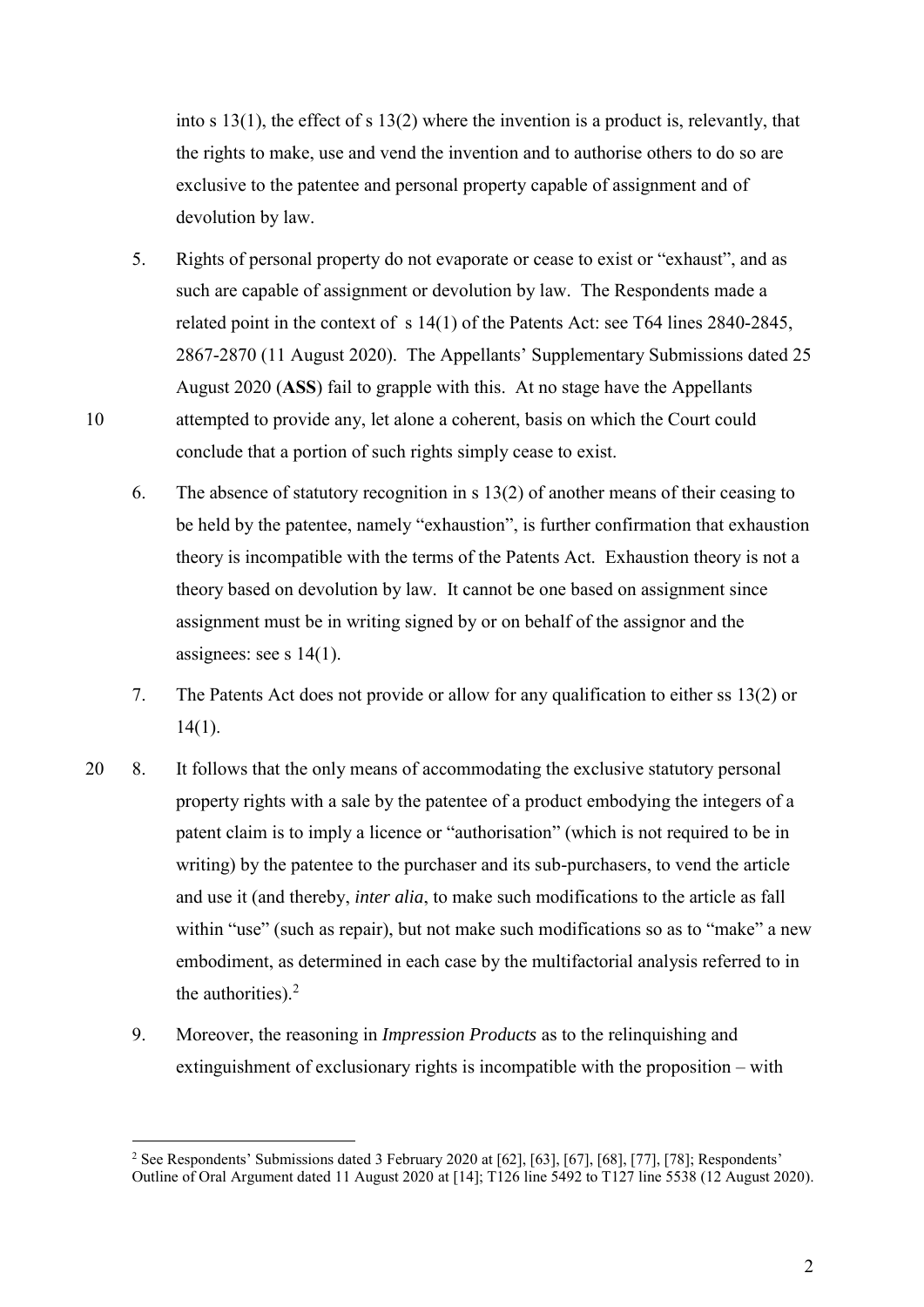which the Appellants agree<sup>3</sup> – that the patentee is able to enforce its patent rights against a purchaser which "makes" an article using the article it has purchased, and indeed which uses or otherwise sells a "made" article. See also T105 lines 4555- 4559 (12 August 2020).

- 10. Section 13(2) of the Patents Act has been referred to on several occasions by this Court.<sup>4</sup> Contrary to [9] and [10] of ASS, the provision can be traced back to s 18 of the *Patents Act 1909* (Cth). That provision amended the *Patents Act 1903* (Cth) to add s 110A, which provided as follows: "The rights granted to a patentee by a patent are personal property and are capable of assignment and of devolution by operation 10 of law."<sup>5</sup> It follows that the discussion of the legislative history at [9]-[13] of ASS proceeds on an incorrect foundation.
- 11. Section 110A of the Patents Act 1903 was not part of the Patents Act 1903 as it stood at the time that it was considered in *National Phonograph Co of Australia Ltd v Menck* (1908) 7 CLR 481 (JBA C/10). In that case, Griffiths CJ said that the patentee's "right, whatever it may be, is founded upon sec. 62 of the Patents Act 1903": CLR 507, JBA p 261.35. Section 62 concerned the exclusionary rights of the patentee, but not the nature of the right as a personal property right. See also the reasons of O'Connor J at CLR 282-284, JBA p 529.40-530.15, 531.35-45, where his Honour held that there was no ground in the Patents Act 1903 on which the patentee 20 could rely. Thus, s 13(2) represents a simple and significant basis on which to distinguish this Court's decision in *Menck* if one were needed.
	- 12. Section 13(2) of the Patents Act may be contrasted with *US Patents Act*, 35 USC, § 261, which provides in part: "Subject to the provisions of this title, patents shall have the attributes of personal property…"
	- 13. Two matters are immediately apparent from the text of § 261. First, it provides that patents have the attributes of personal property, not that the rights granted by patents *are* personal property. Secondly, the attributes of personal property are said to be

<span id="page-2-0"></span>-

<sup>3</sup> See eg Appellants' written submissions dated 6 January 2020 at [38].

<sup>4</sup> *JT International SA v Commonwealth of Australia; British American Tobacco Australasia Ltd v The Commonwealth* (2012) 250 CLR 1At [33], [61], [86], [205], [245], [275], [347]; *Commonwealth of Australia* 

*v Western Mining Corp Resources Ltd* (1998) 194 CLR 1 at [183]. The Court added at [184]: "The exercise of those intellectual property rights may limit and detract from the proprietary rights of third parties which otherwise would exist unaffected in infringing articles."

<sup>5</sup> The same provision appeared in section 152(1) of the *Patents Act 1952* (Cth).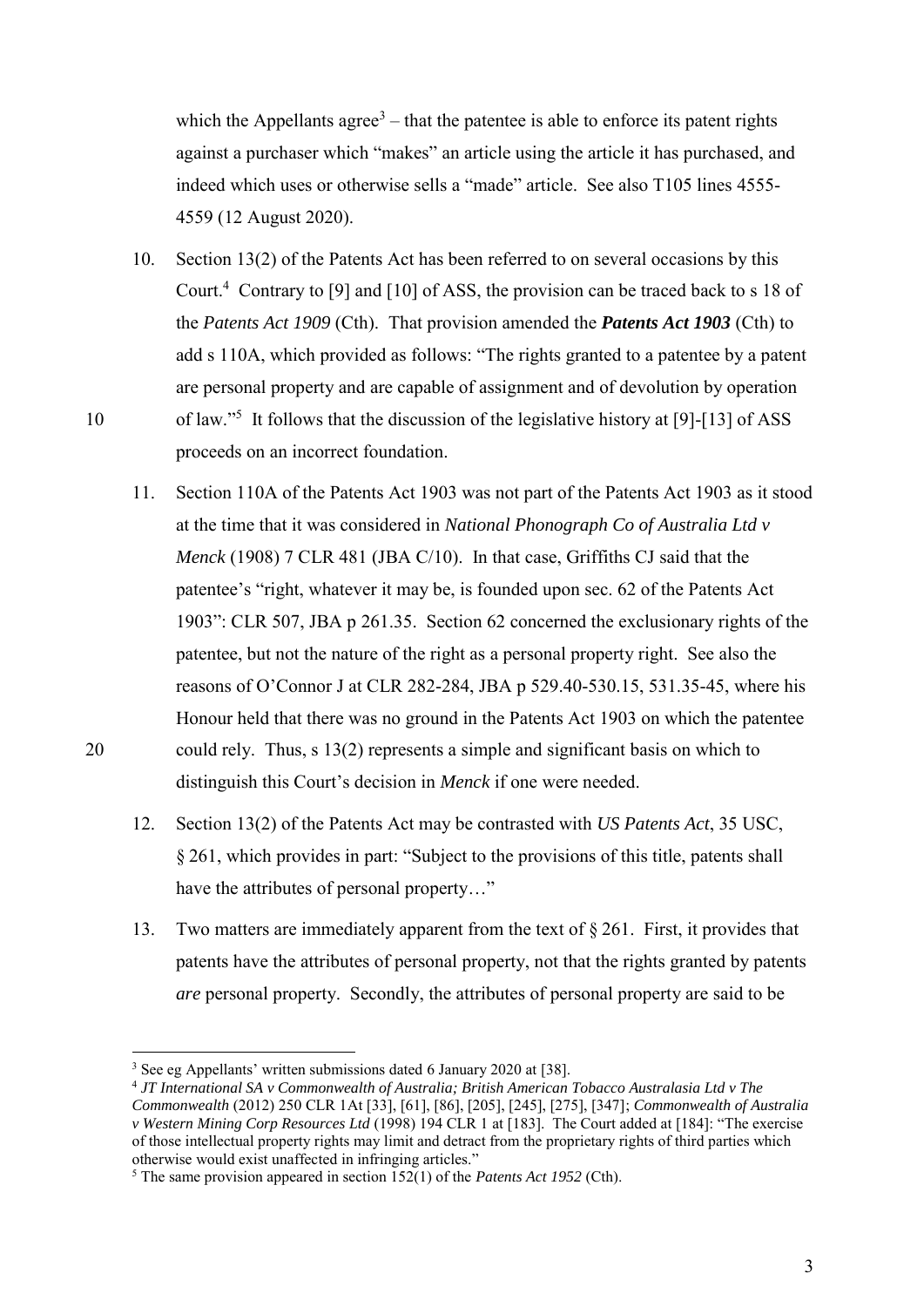subject to the provisions of 35 USC. In *Oil States Energy Services, LLC v. Greene's Energy Group, LLC,* 138 S.Ct. 1365 (2018) at 1375, the United States Supreme Court held that this "qualifies any property rights that a patent owner has in an issued patent, subjecting them to the expression provisions of [35 USC]".

- 14. Further, in *Oil States* at [5], [6-8] and [19-21], the Court held that patents "convey only a specific form of property right – a public franchise". The Court distinguished this from a private right: see [4], [17-18]. As the dissent noted at p 1380, the effect of the majority's decision is that an issued patent was no longer "a personal right" (nor, it follows, would the grant of a patent involve the grant of personal rights).
- 10 15. None of these three qualifications applies to the rights provided for by s 13(2) of the Patents Act.
	- 16. There is no basis on which to read down the exclusive personal property rights afforded by s 13(2) of the Patents Act and in particular to accommodate a new judicial theory of exhaustion. Section 13(2) already has a specificity which precludes a reading down of that provision: see also T64 line 2825 to T65 line 2869 (11 August 2020).
- 17. Contrary to ASS [14], [20] and [21], 35 USC § 261 is not in "similar" terms to s 13(2). If a distinction from the language of  $\S$  261 is needed (and it is not), it may be noted that, unlike s 13(2),  $\S$  261 does not address the specific rights which 20 constitute the exclusive rights granted to a patentee. Further, as stated at [\[13\]](#page-2-0) above, unlike s 13(2),  $\S$  261 characterises only the "patents" as having (arguably elusively) "the attributes of personal property", and subjects that characterisation to "the provisions of this title".
- 18. In *Impression Products*, the United States Supreme Court re-affirmed the exhaustion doctrine without even referring to § 261. This appears to have been because the Court considered at [16] (JBA D/20 at p 530.45-55) that patent exhaustion was an "unwritten limit on the scope of the patentee's monopoly" and "where a commonlaw principle is well established… courts may take it as given that Congress has legislated with an expectation that the principle will apply except when a statutory 30 purpose to the contrary is evident".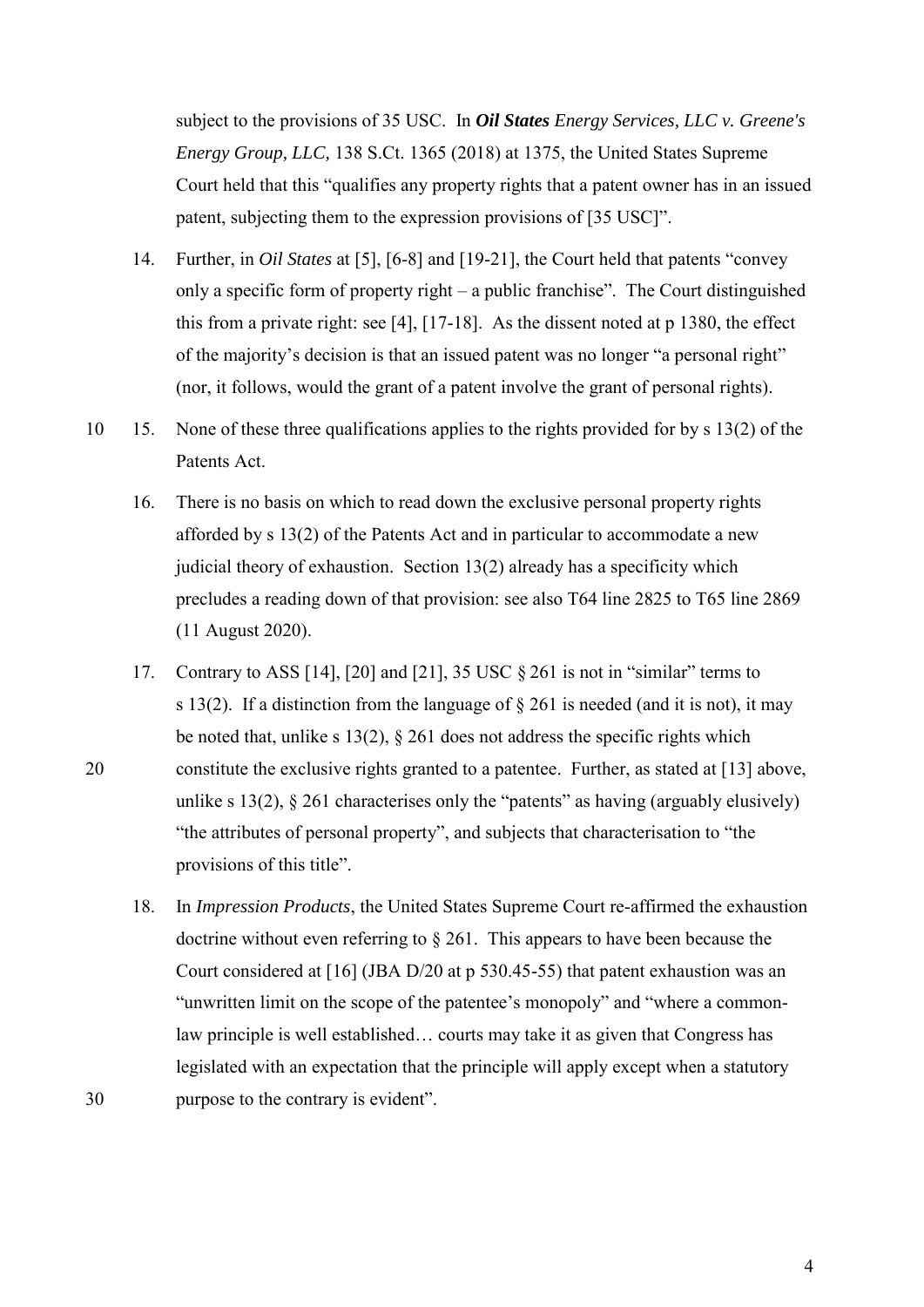#### **Part III:** *Restoring America's Leadership in Innovation Act* **of 2020**

- 19. H.R.7366 *Restoring America's Leadership in Innovation Act of 2020* was referred to the House Committee on the Judiciary on 25 June 2020.<sup>6</sup>
- 20. In  $\S$  2, various findings are sought from Congress, including at  $\S$  2(2) that "several decisions of the Supreme Court have harmed the progress of Science and the useful Arts by eroding the strength and value of the patent system" and at  $\S 2(4)$  that a "United States patent secures a private property right to an inventor".
- 21.  $\&$  9 provides various amendments to the above effect. In particular,  $\&$  9(b)(1) would amend 35 USC § 261 by, in the first sentence, striking "patents shall have the
- 10 attributes of personal property" and inserting: "patents shall be recognized as private property rights". This is referable to the holding in *Oil States* described above.
	- 22. It is apparent that the proponents of the Restoring America's Leadership in Innovation Act regard the existing  $\S 261$  as not having the necessary specificity of language to recognise as exclusive personal property the individual rights afforded by the grant of a patent – the proposed amendment on its face appears directed to affording that specificity.
	- 23. Further, § 9(b)(2) would amend § 261 by inserting after the second sentence:

"As private property rights, applications for patents, patents, and interests therein shall be freely transferrable, in whole or in part, including conveyance by 20 assignment or license. Any successors, heirs, assigns, or licensees of a patent owner, who receive a lesser interest in a patent, shall be subject to any and all restrictions of their interest in the patent, provided that the successors, heirs, assigns, or licensees have actual or constructive notice of such restrictions."

24. Further, § 9(c) provides:

It is the sense of Congress that—

(1) recent jurisprudence of the United States Supreme Court, including Impression Products Inc. v. Lexmark International, Inc., have harmed the progress of science and the useful arts by limiting the ability of patent owners to exclude unlicensed customers from their supply chains; and

30 (2) meaningful patent rights must permit patent owners to freely assign their rights in whole, or in part, and to ensure that successors, heirs, or assigns of a patent owner, or their assigns, are duly bound by restrictions or exclusions set by patent owners on the use of their property.

<sup>-</sup><sup>6</sup> See www.congress.gov/bill/116th-congress/house-bill/7366/text#toc-HD5F74251A1D34D0783C718472B75AAE1